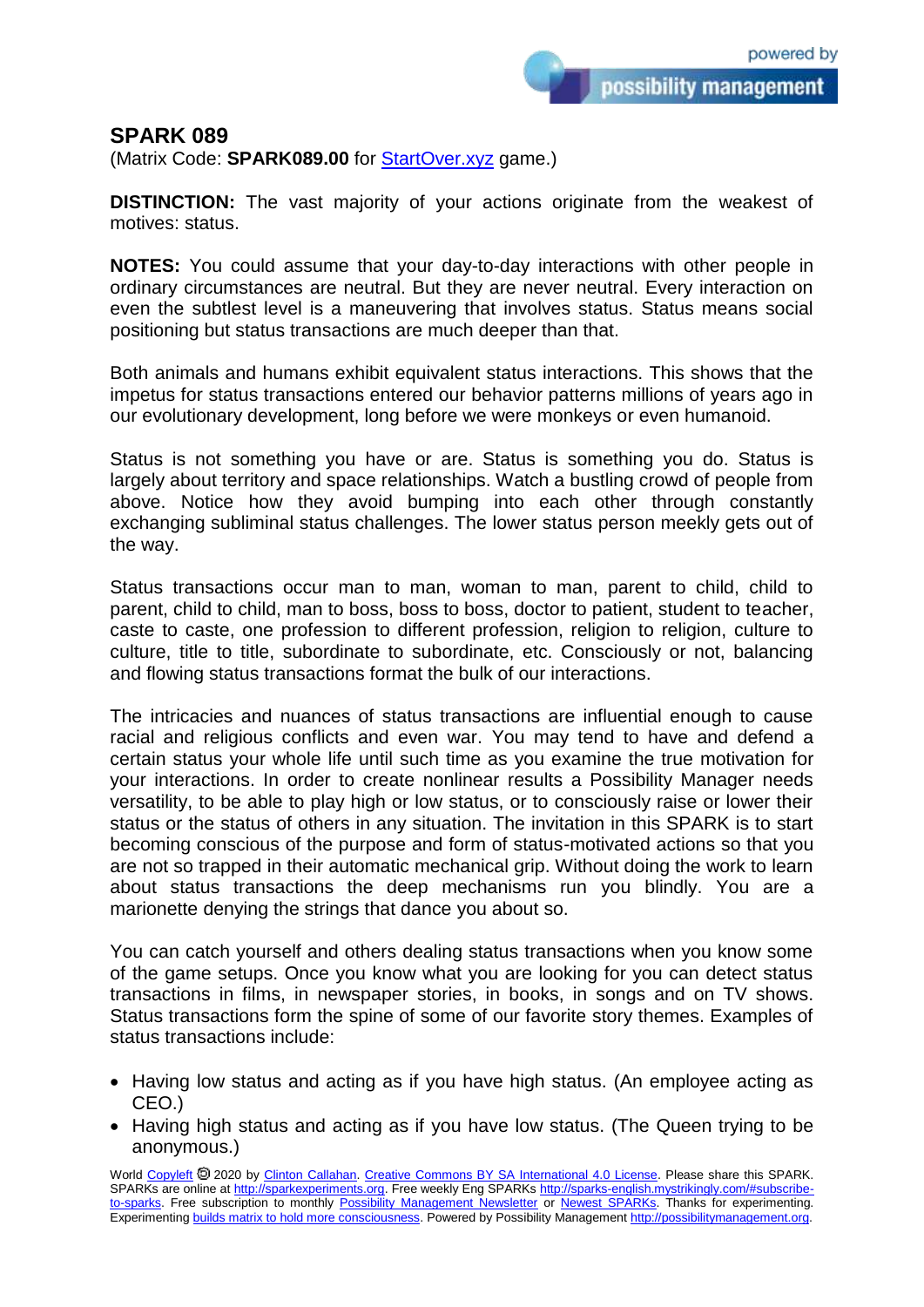- Raising your status to the highest status allowed, just under, equal to, or far above another's status.
- Lowering your status to the lowest possible status, just above, equal to, or far below another's status.
- Raising another person's low status to the level just above yours, equal to yours, or just below yours.
- Lowering another person's high status to the level just above vours, equal to yours, or just below yours.
- Defending your high status against someone trying to raise their status above yours.
- Defending your high status against someone trying to lower your status below theirs.
- Defending your low status against someone trying to raise your status above theirs.
- Defending your low status against someone trying to lower their status below yours.
- Raising your status by encouraging another person not to lower their status.
- Finding the order of your status in a new group of people, who is higher and who is lower than you so you know how to play status with them. (Arriving at a party.)

And so on. You know from experience what each of these status struggles feels like. Every inflection of voice, every redirection of attention, every change of attitude, every subtle timing of movement or speech implies a status. No action is due to chance. No action is motiveless. It is impossible to be neutral. This weakest of motives colors the fabric of your daily life and although you are intimately involved it is almost taboo to speak about status transactions. This makes it a very interesting subject to speak about.

## **EXPERIMENTS:**

Learn to observe and consciously enact status transactions. Beware that although gaining an understanding and skill of status transactions can be fun and enlightening, it can also be alarming. Seeing status transactions for what they are exposes all of your secret maneuverings, secret even to yourself. This knowledge is therefore very useful for sidestepping conflicts, avoiding being manipulated, and maintaining clear communications.

**SPARK089.01** LEVEL ONE: ANIMALS To begin waking up about status transactions start by observing animals. Notice the predictable series of rapid interactions when a new dog enters a group of other dogs. Go to the zoo and watch how complicated, subtle and constant the status transactions are between the chimpanzees. Watch the way horses, zebras, or giraffes position themselves relative to each other and quickly establish who has what status. It is so revealing to watch chickens for a while to see how the obvious "pecking order" is maintained. The top chicken pecks on the head of the next lower status chicken, who then pecks on the head of the chicken below it.

World [Copyleft](https://en.wikipedia.org/wiki/Copyleft) <sup>®</sup> 2020 by Clinton [Callahan.](http://clintoncallahan.mystrikingly.com/) [Creative Commons BY SA International 4.0 License.](https://creativecommons.org/licenses/by-sa/4.0/) Please share this SPARK. SPARKs are online at [http://sparkexperiments.org.](http://sparks-english.mystrikingly.com/) Free weekly Eng SPARKs [http://sparks-english.mystrikingly.com/#subscribe](http://sparks-english.mystrikingly.com/#subscribe-to-sparks)[to-sparks.](http://sparks-english.mystrikingly.com/#subscribe-to-sparks) Free subscription to monthly [Possibility Management Newsletter](https://possibilitymanagement.org/news/) or [Newest SPARKs.](https://www.clintoncallahan.org/newsletter-1) Thanks for experimenting. Experimentin[g builds matrix to hold more consciousness.](http://spaceport.mystrikingly.com/) Powered by Possibility Managemen[t http://possibilitymanagement.org.](http://possibilitymanagement.org/) **SPARK089.02** LEVEL TWO: HUMANS. You might think chickens pecking each other is funny, but this pecking is exactly what happens at work, in school, jockeying for position in the grocery store line, and in every interaction between people. For